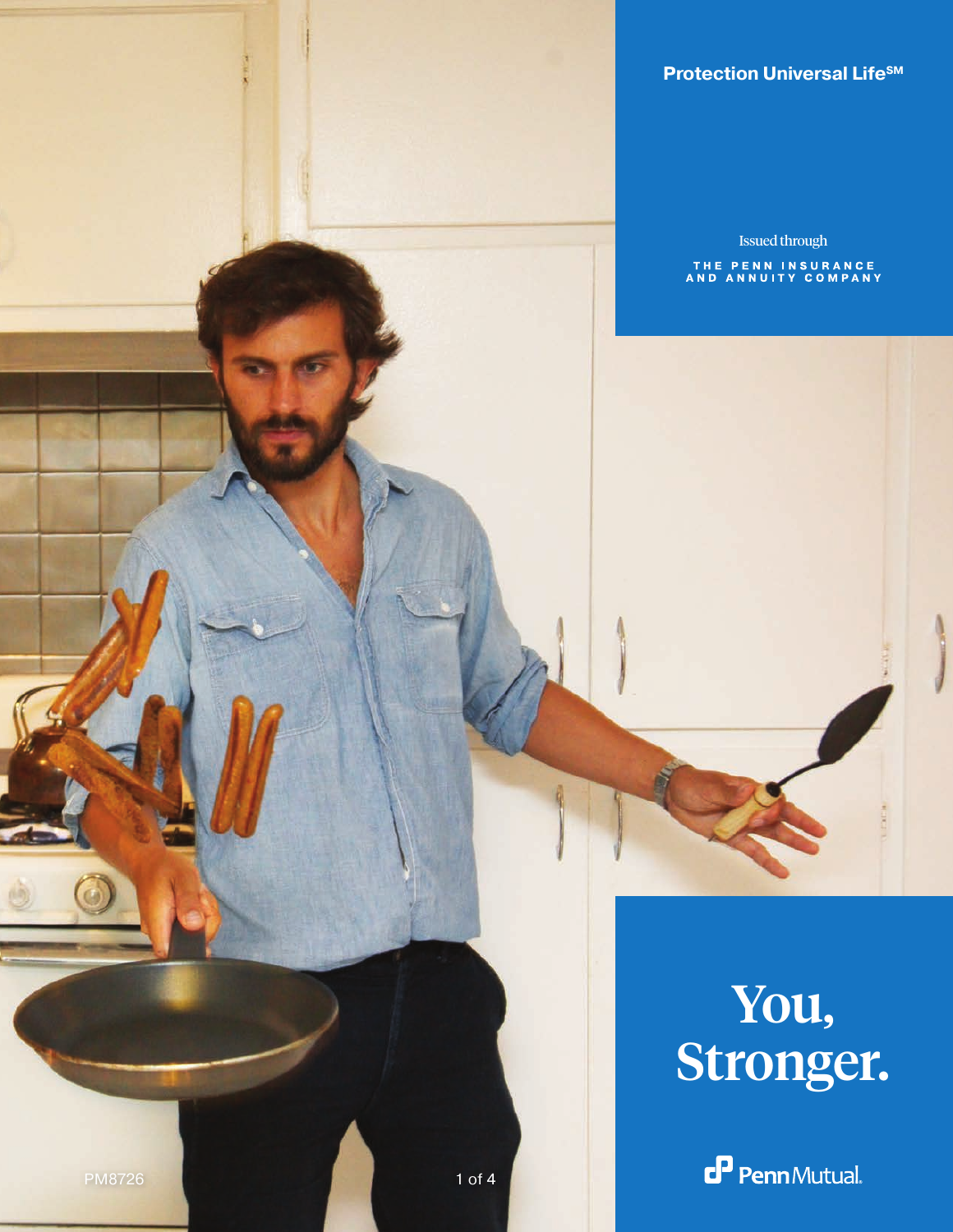# Their future is all the motivation you need.

We know how important it is that your family or business is taken care of in the future—that's why we're in the life insurance business. Protection Universal Life is permanent life insurance that provides affordable protection, so you can worry less about the mortgage getting paid, funding a loved one's college education or ensuring your family can continue to build the life they've always wanted (in addition to taking care of the regular day-to-day stuff) if you're not there.

You, Stronger. Our financial professionals are here to help you become financially stronger today, so you can worry less about tomorrow.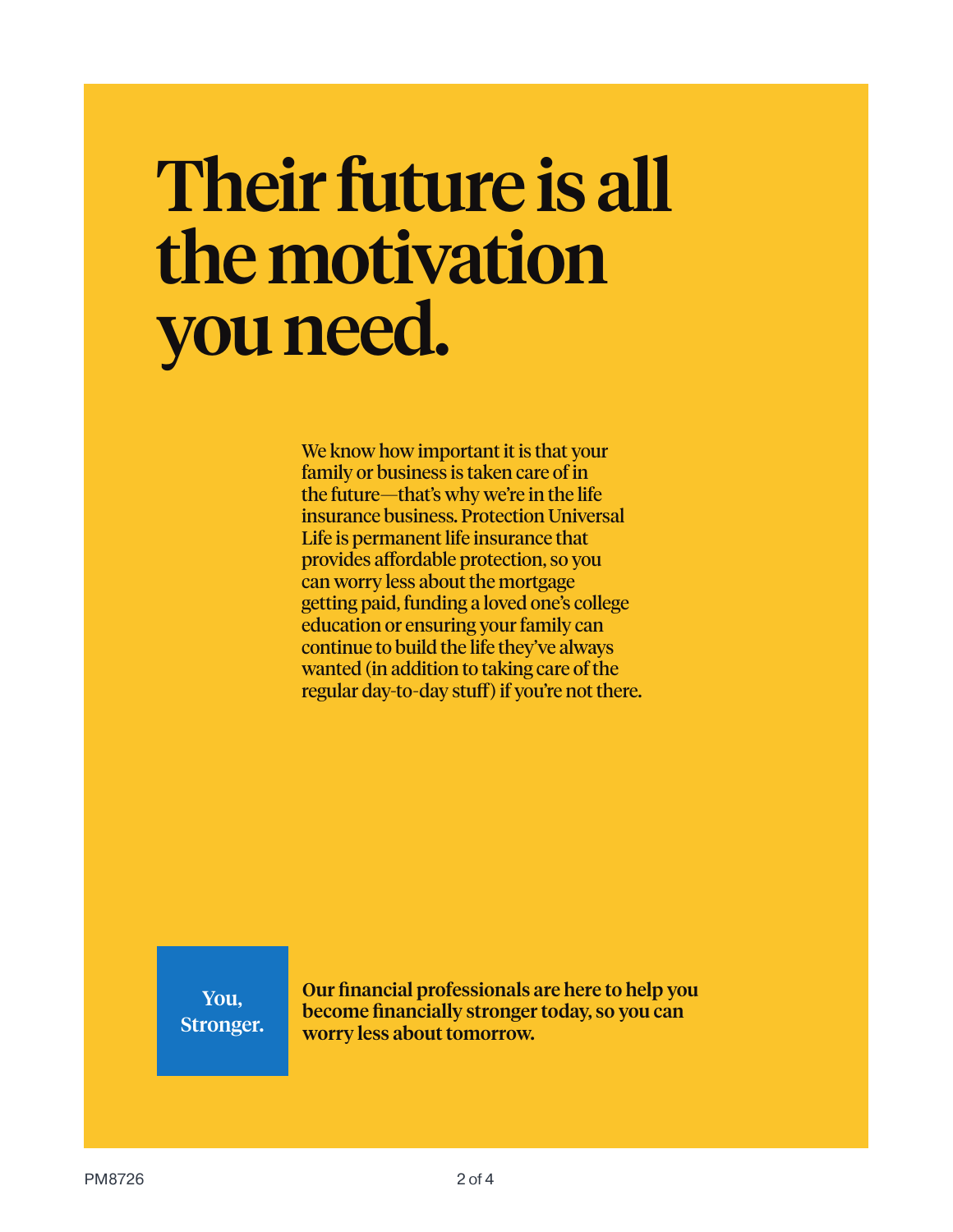#### **Guaranteed Protection for Them**

Working with your financial professional, you can customize your policy based on your budget and the number of years of guaranteed death benefit protection you want—up to age 100.1 Your policy's death benefit is paid to your beneficiaries income-tax-free—without having to wait for your estate to be settled.

## **A Safety Net for You**

Your policy may accumulate some cash value you can tap into in the event of an emergency. And, beginning in policy year 11, you'll get a guaranteed annual boost to enhance your cash value growth.<sup>2</sup> Although accessing your cash value will affect the policy's death benefit, you'll be glad to know it's there if you ever need it.3

## **Payment Flexibility**

You can choose the payment schedule that works best for you. You can even skip or delay payments, as long as your policy has enough cash value to cover the required policy charges.

#### **Personalized Protection, if You Want It**

If you're looking for more than what a basic policy provides, such as protection in the event of a serious illness, you can choose from a wide selection of optional benefits. You can see the full list of benefits here:

www.PennMutual.com/PUL-Options

<sup>1</sup>All guarantees are based on the claims-paying ability of the issuer.

2Starting in policy year 11, your policy will receive a guaranteed Policy Value Enhancement (PVE). The PVE, which is credited in monthly increments, boosts your policy cash value by 0.25% annually. The PVE does not apply to policy loan values.

3Accessing cash value will reduce your policy death benefit and values, may result in certain fees and charges and may require additional premium payments to maintain coverage. Ask your financial professional for additional information about accessing your cash value, including the potential impact on coverage guarantees and certain circumstances under which the values you access could be taxable. You should always consult your tax advisor prior to accessing policy cash value.